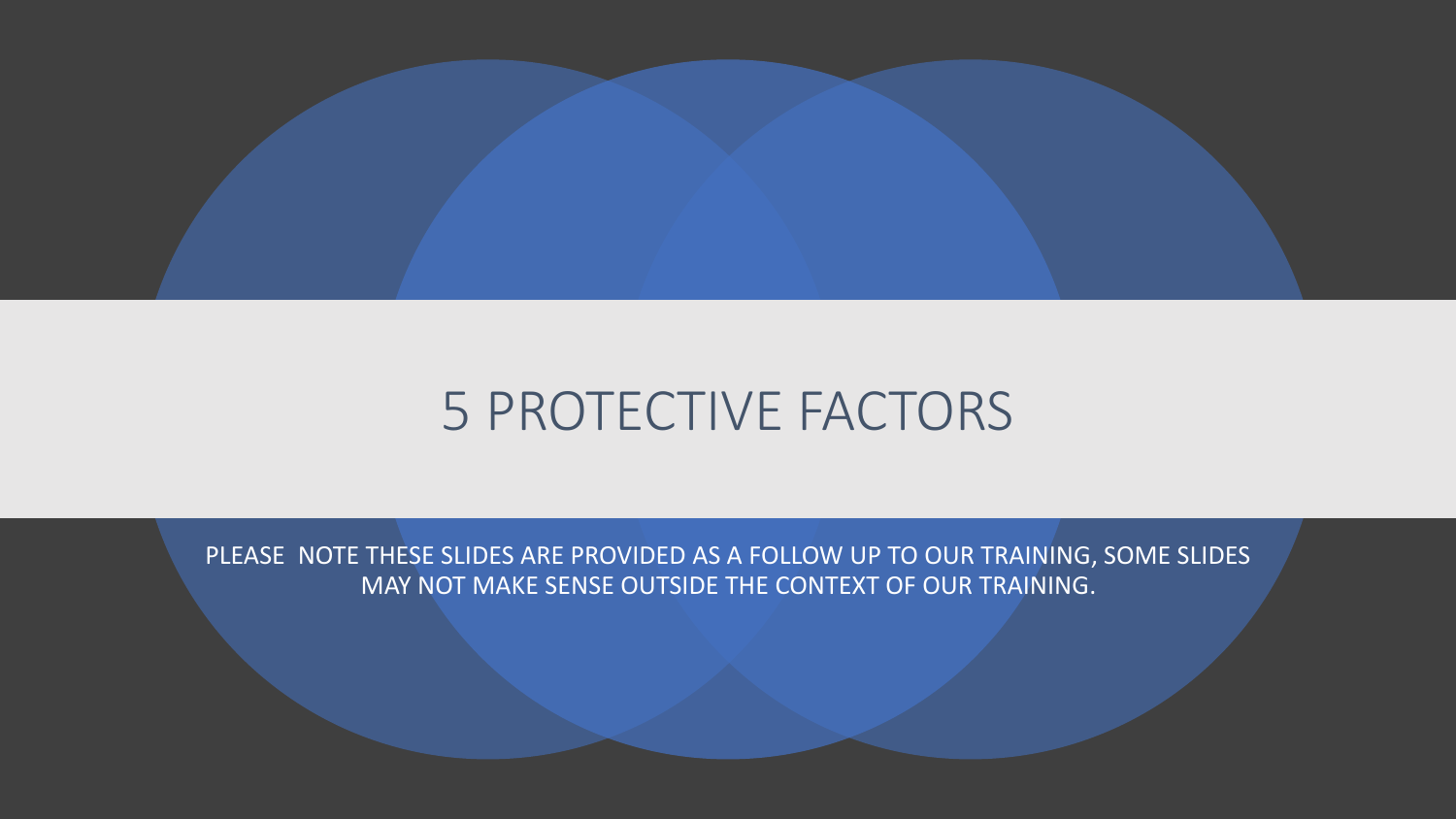• Five Protective Factors are the foundation of the Strengthening Families Approach: *parental resilience, social connections, knowledge of parenting and child development, concrete support in times of need and social and emotional competence of children*. Research studies support the common-sense notion that when these Protective Factors are well established in a family, the likelihood of child abuse and neglect diminishes. Research shows that these protective factors build family strengths and a family environment that promotes optimal child and youth development



# Building Family Strengths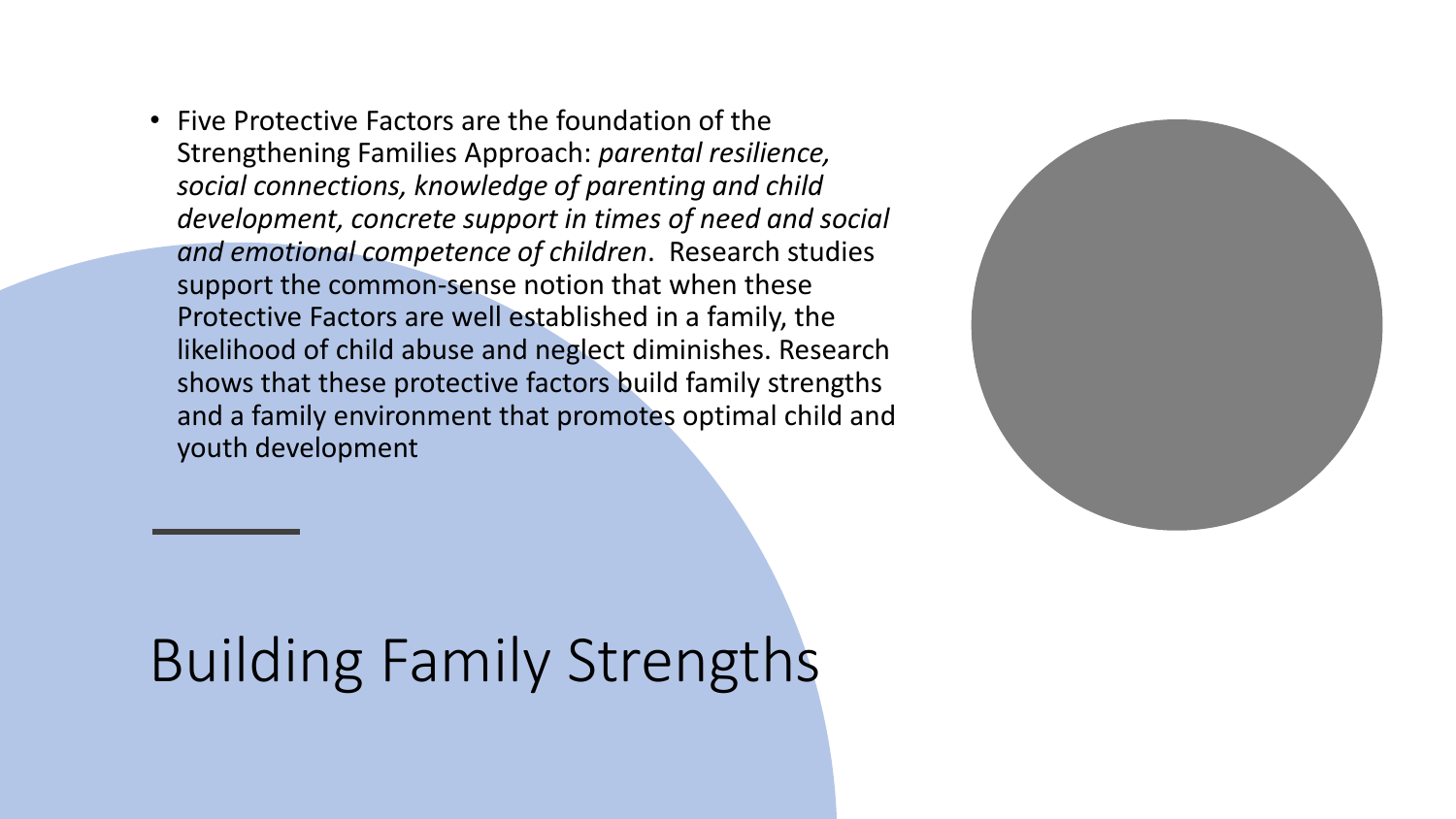# 5 Protective **Factors**

#### 1. Parental Resilience

#### 2. Social Connections

3 Social & Emotional Competence

4 Knowledge of Parenting & Child Development

5 Concrete Support for Famiies in Times of Need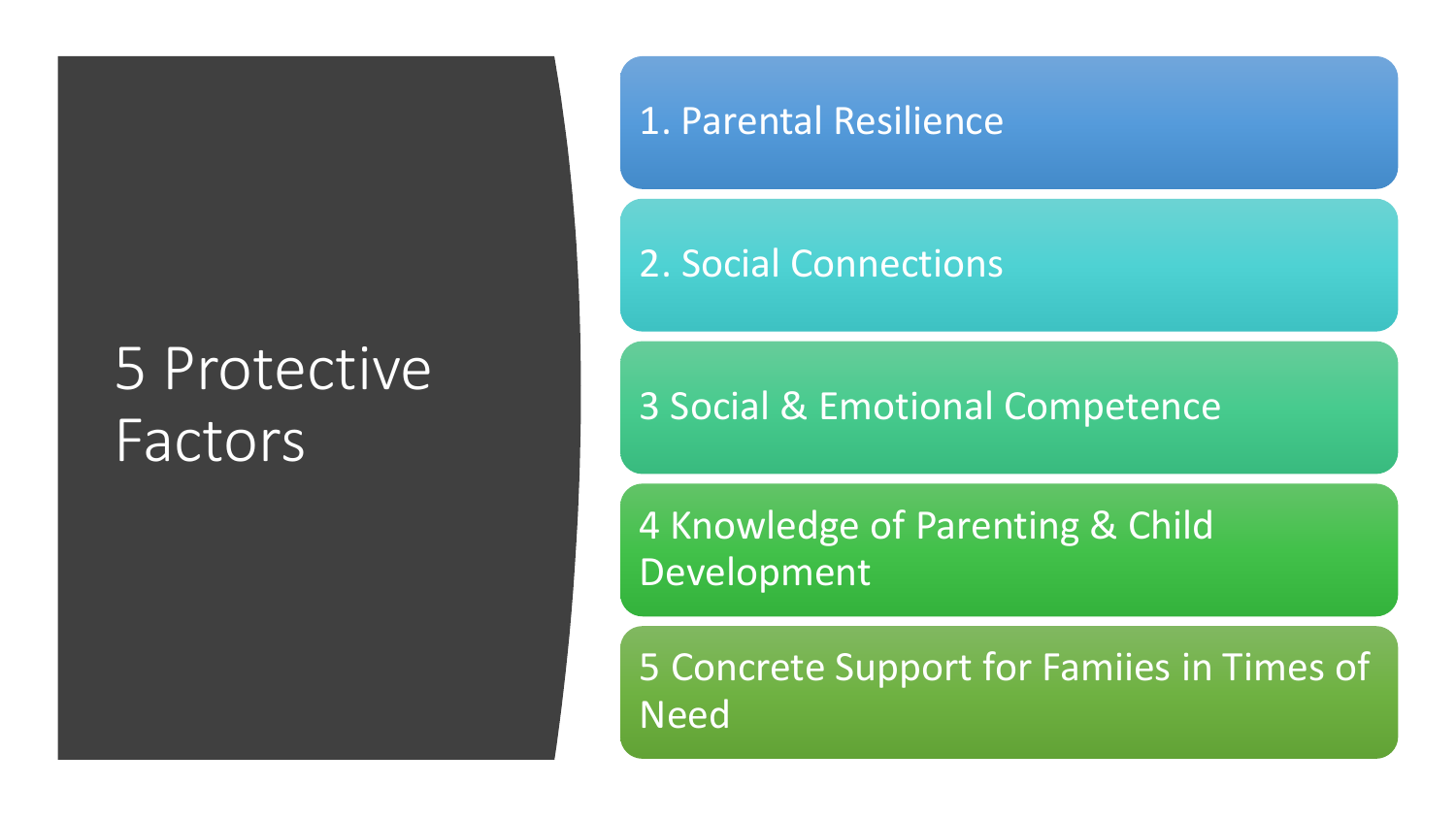### Nurturing & Attachment

Nurturing & attachment – the COMMOND GROUND of the 5 Protective Factors

parental resilience social connections concrete support in times of need knowledge of parenting and child development, social & emotional competence –

Both frameworks are strength-based approaches to assess, intervene, and serve families. By promoting both protective capacities (at the individual level) and protective factors (at the individual, family, and community levels), we can best ensure child safety and promote child and family well-being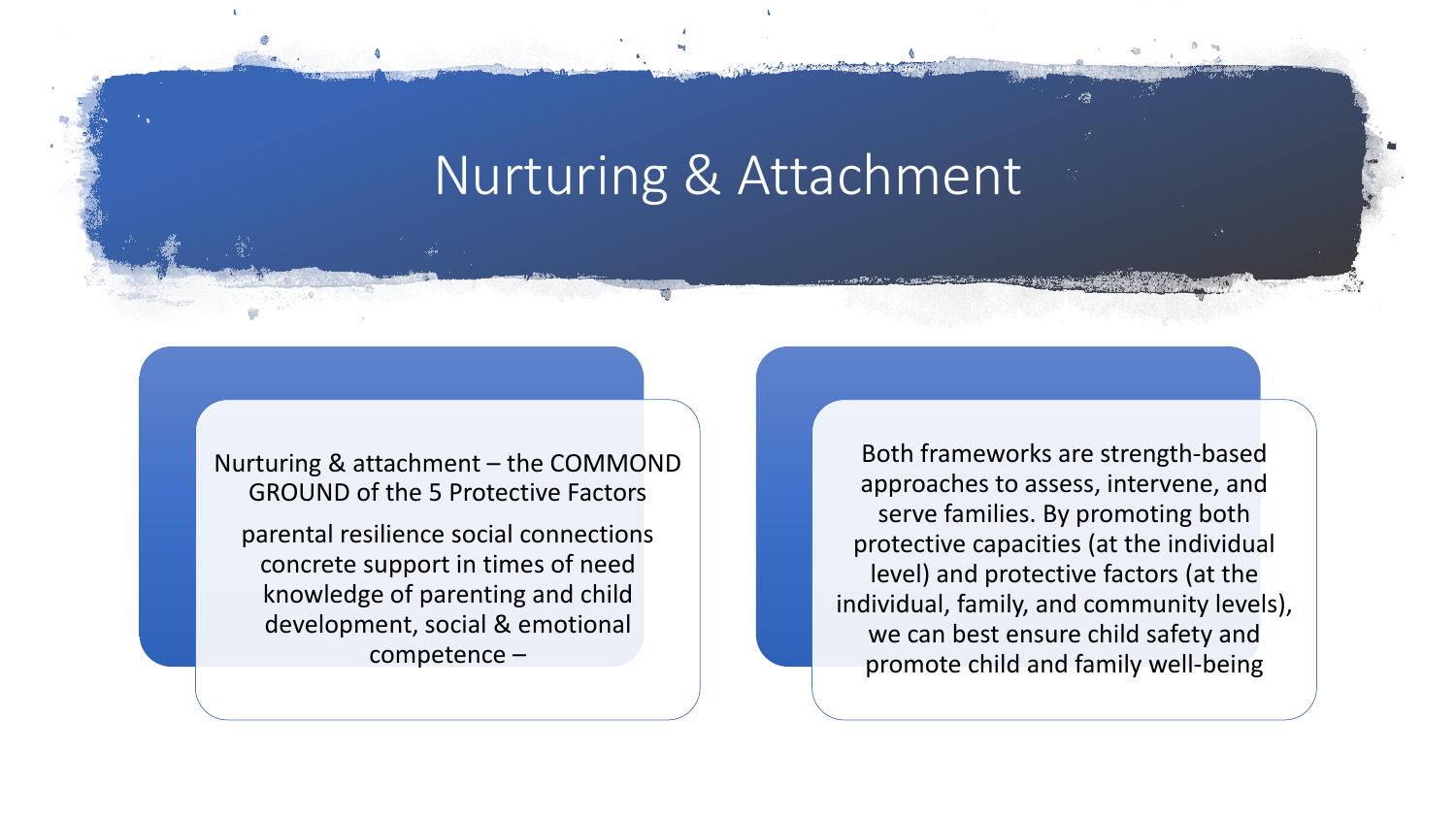## Protective **Capacities**

#### Protective capacities

Protective capacities are caregiver characteristics directly related to child safety. A caregiver with these characteristics ensures the safety of his or her child and responds to threats in ways that keep the child safe from harm. Building protective capacities contributes to a reduction in risk.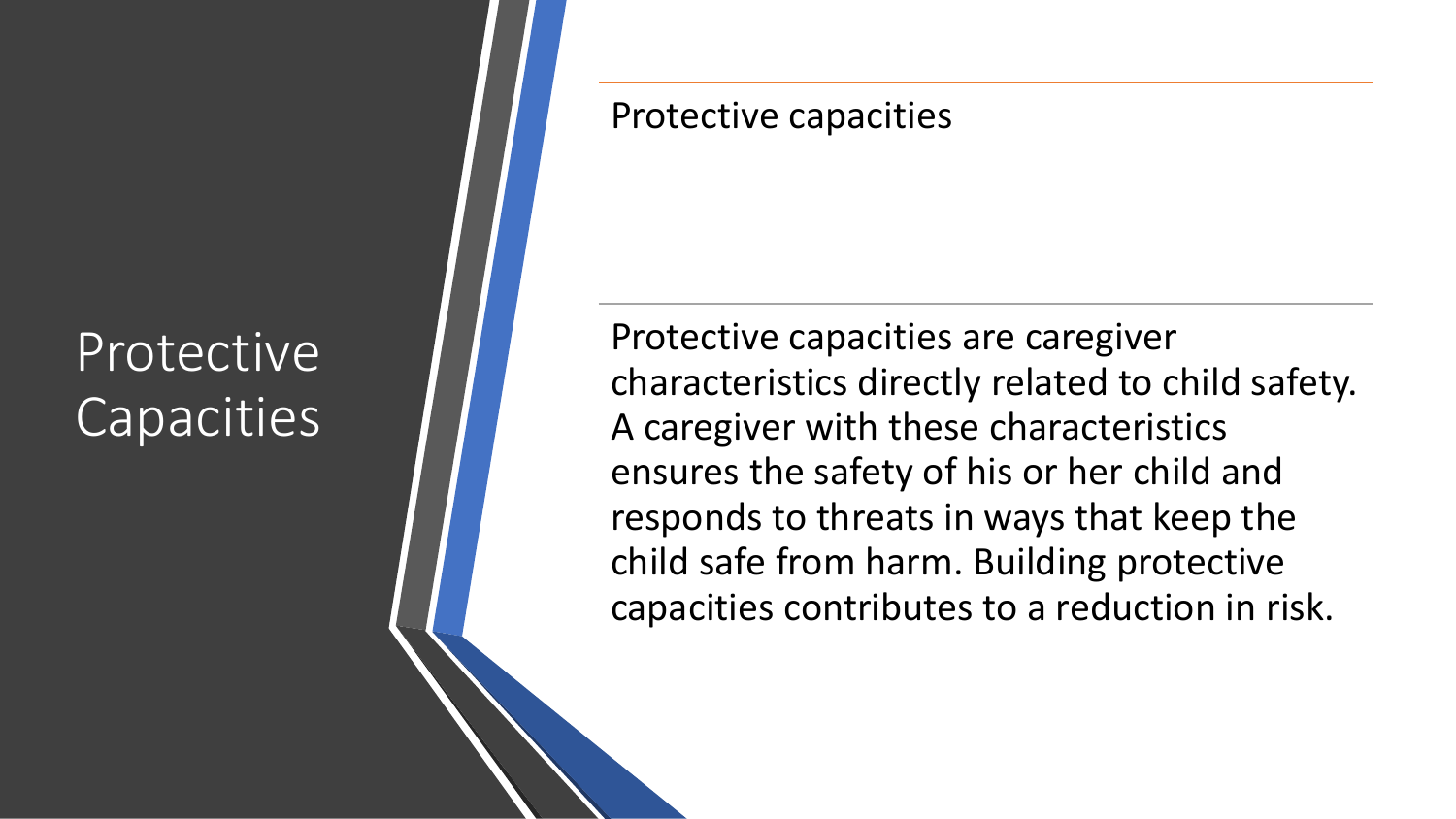# Protective Factors

Protective Factors are conditions or attributes of individuals,

families, communities, or the larger society that reduce risk

and promote healthy development and well -being of

children and families, today and in the future.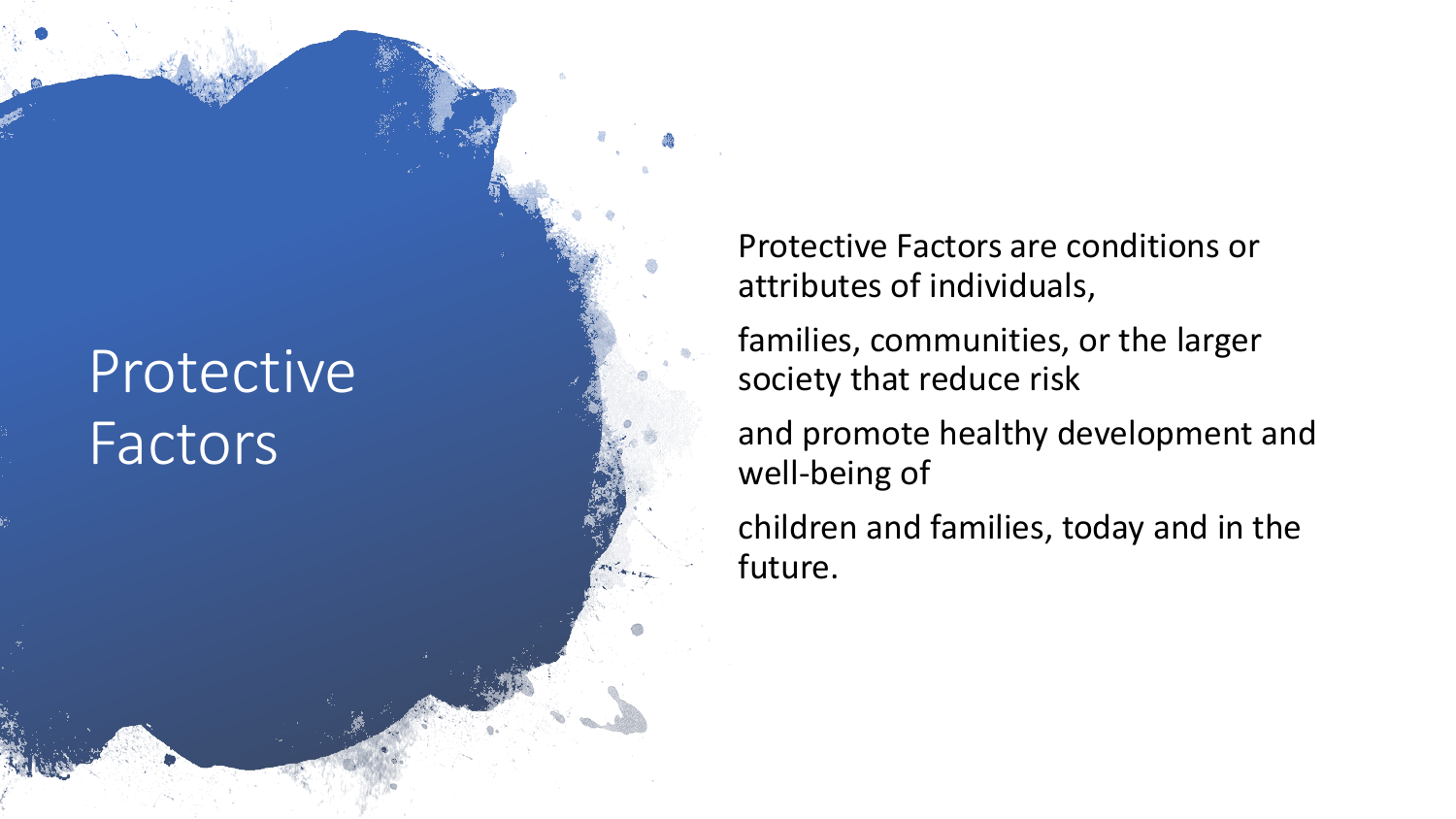

• No one can eliminate stress from parenting, but a parent's capacity for resilience can affect how a parent deals with stress. Resilience is the ability to manage and bounce back from all types of challenges that emerge in every family's life. It means finding ways to solve problems, building and sustaining trusting relationships including relationships with your own child, and knowing how to seek help when necessary.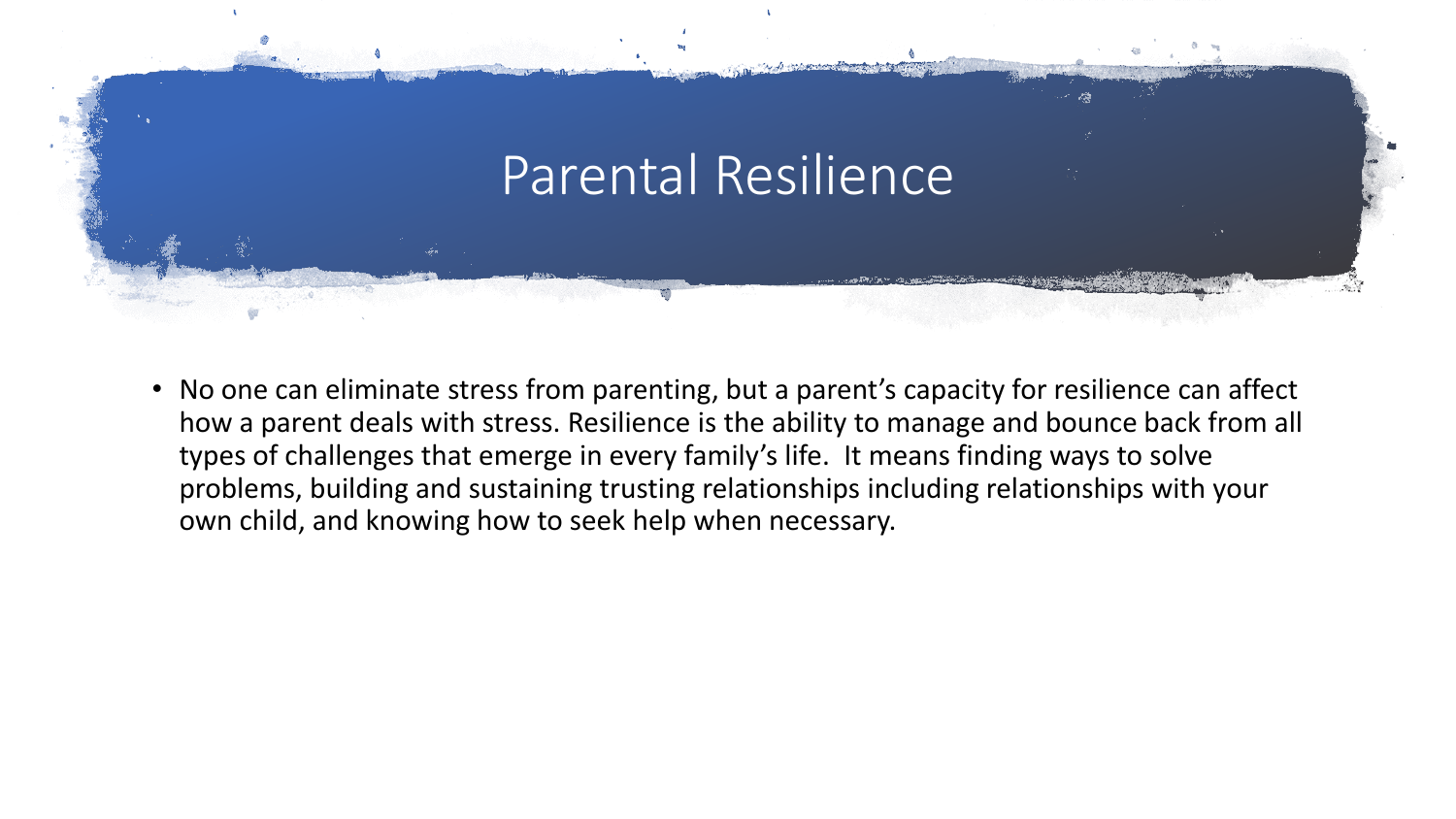• Friends, family members, neighbors and community members provide emotional support, help solve problems, offer parenting advice and give concrete assistance to parents. Networks of support are essential to parents and also offer opportunities for people to "give back", an important part of self- esteem as well as a benefit for the community. Isolated families may need extra help in reaching out to build positive relationships.

# Social Connections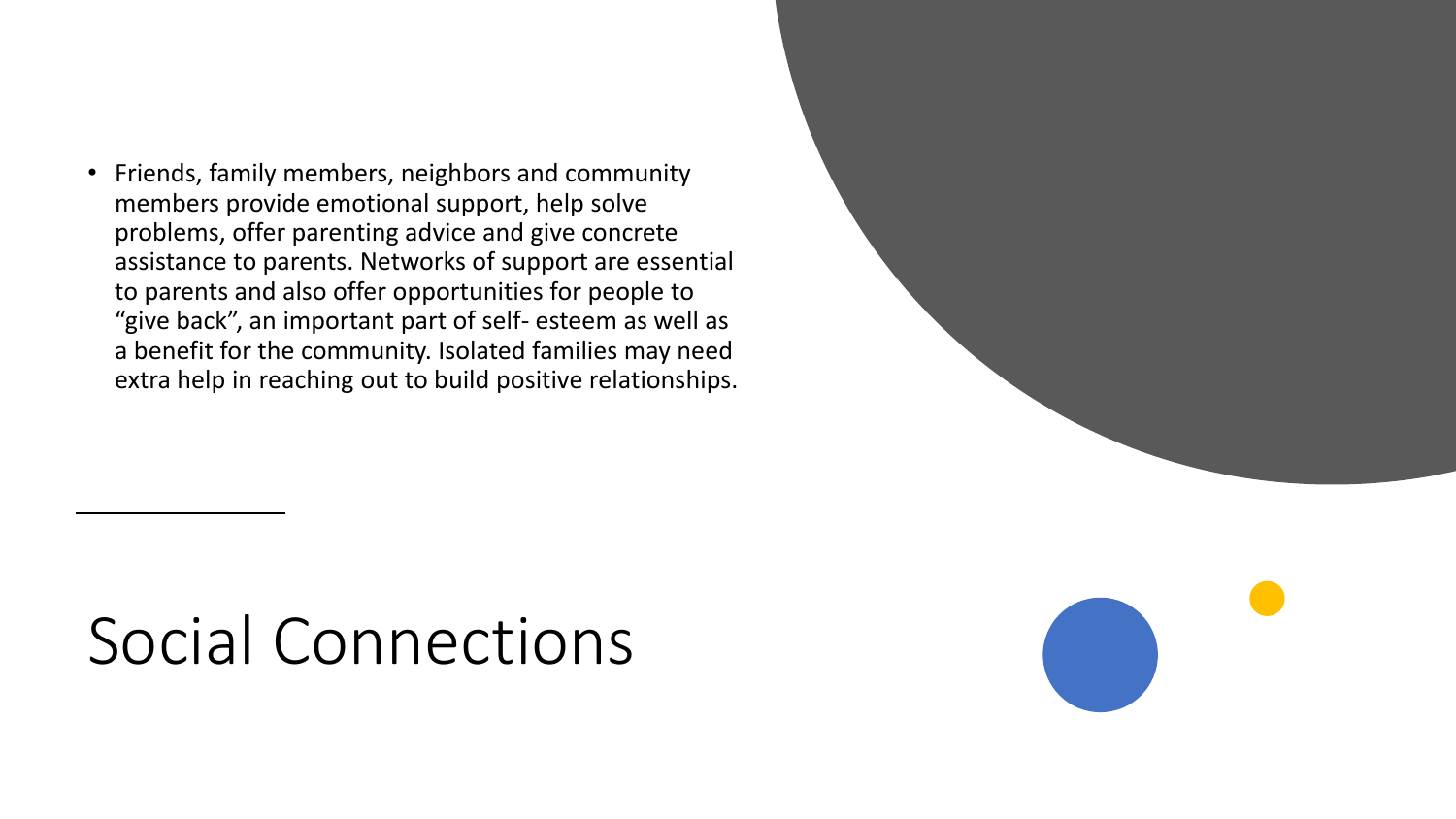## Social & Emotional Competence

• A child or youth's ability to interact positively with others, self-regulate their behavior and effectively communicate their feelings has a positive impact on their relationships with their family, other adults, and peers. Challenging behaviors or delayed development create extra stress for families, so early identification and assistance for both parents and children can head off negative results and keep development on track.

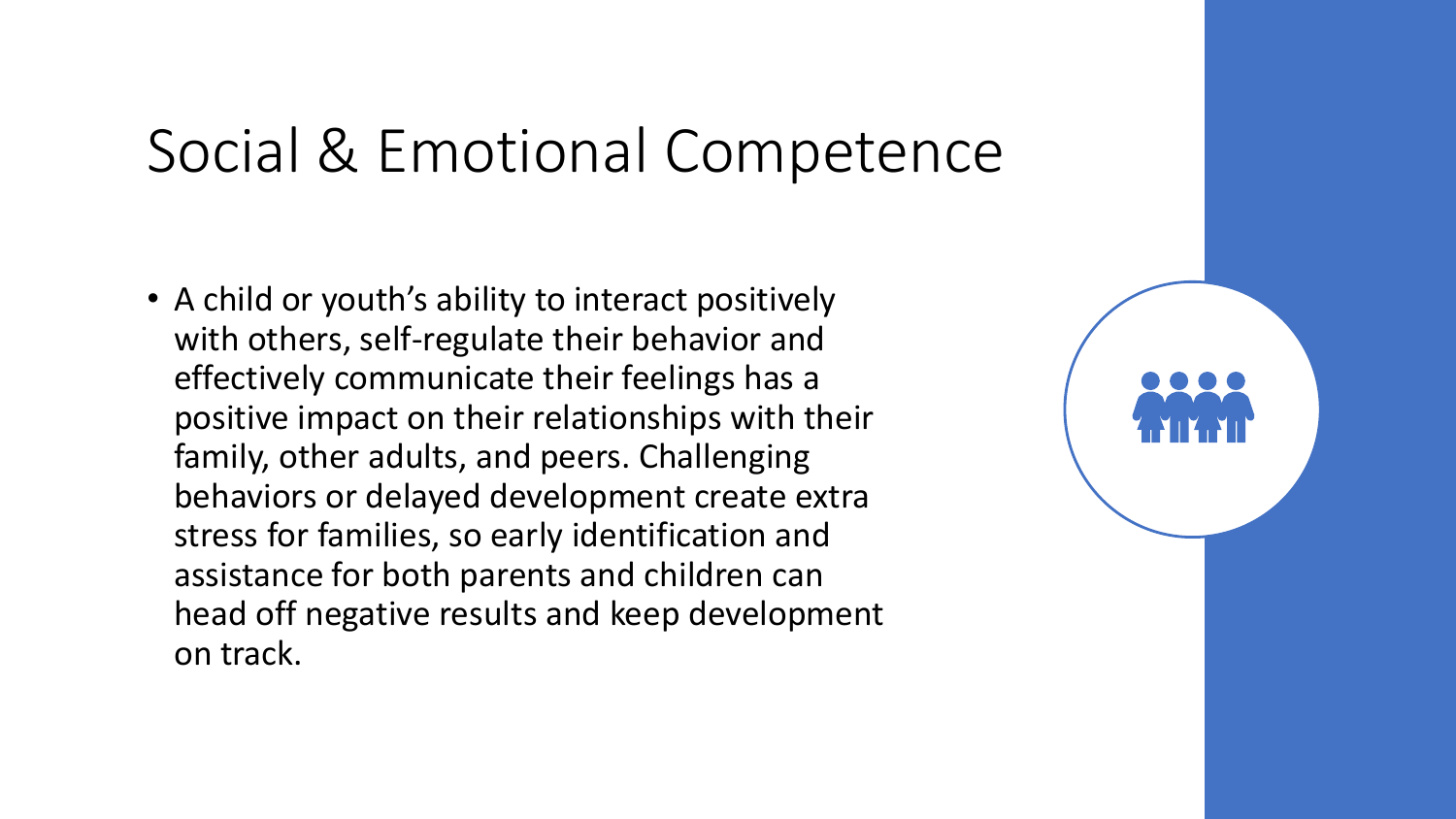

### Knowledge of Parenting & Child Development

• Accurate information about child development and appropriate expectations for children's behavior at every age help parents see their children and youth in a positive light and promote their healthy development. Information can come from many sources, including family members as well as parent education classes and surfing the internet. Studies show information is most effective when it comes at the precise time parents need it to understand their own children. Parents who experienced harsh discipline or other negative childhood experiences may need extra help to change the parenting patterns they learned as children.